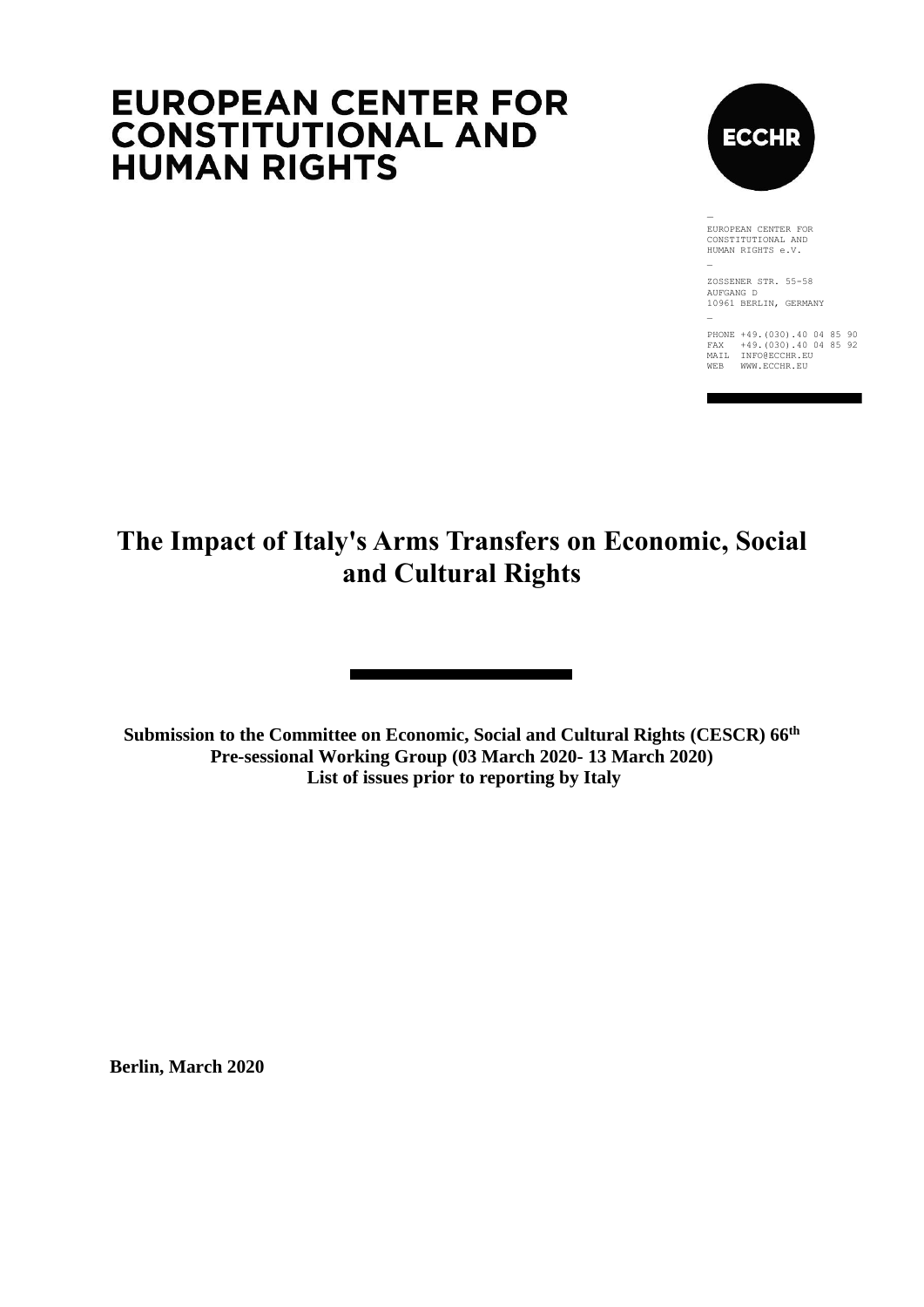## **1.** *The submitting organization*

The European Center for Constitutional and Human Rights (ECCHR) is an independent non-profit human rights organisation, registered in Berlin (Germany) since 2007. By engaging in strategic litigation, ECCHR uses legal means to protect groups and individuals against systematic human rights violations, and hold state and non-state actors accountable for these egregious acts.

#### **2.** *Arms Exports and their impact on economic, social and cultural rights*

The present submission seeks to complement information on serious concerns around Italy's arms exports provided in the joint submission by Fondazione Pangea onlus, Women's International League for Peace and Freedom (WILPF) and several other Italian organisations.

This submission sees to Italy's extraterritorial obligations under the International Covenant on Economic, Cultural and Social Rights, focusing on violations arising from Italian arms transfers to third countries, and pointing to Italy's obligation to protect under the Covenant, particularly in relation to Italian businesses operating in the arms industry. Arms transfers can have a profound impact on economic, social and cultural rights as they can lead among others to damage and destruction of civilian infrastructure, schools, hospitals, housing and water and sanitation infrastructure, directly impacting the population's enjoyment of their economic, social and cultural rights, such as the right to health, water, education, adequate food and adequate housing.<sup>1</sup>

The impact of European/Italian produced and exported arms is most apparent in the ongoing war in Yemen. On 26 March 2015, a military coalition under the leadership of Saudi-Arabia and the United Arab Emirates (UAE) ("the Saudi/UAE-led coalition") intervened in the armed conflict in Yemen to restore exiled President Hadi to power. Since 2015 and until today, airstrikes and a *de facto* naval and aerial blockade, have had an unprecedented impact on civilians and much needed civilian infrastructure in Yemen. Already in September 2015 the United Nations High Commissioner for Human Rights reported that: "*at least 310 civilian infrastructures were partially or completely destroyed by coalition airstrikes and by ground fighters throughout the country, from 26 March to 30 June 2015. This figure includes 160 private homes and 150 civilian public infrastructures that were partially or completely destroyed by the armed conflict*".<sup>2</sup>

As reported by the 2016 UN Panel of Experts' report on Yemen, the incidents consist of attacks against schools, medical facilities, markets, as well as areas of particular cultural or religious importance and workplaces.<sup>3</sup>

Similar to the years 2015-2016, the violations of international humanitarian law in Yemen continue until today. On 26 January 2018, the UN Panel of Experts found that "*throughout 2017, there have been widespread violations of international humanitarian law and international human rights by all parties to the conflict*".<sup>4</sup>

Airstrikes by the Saudi/UAE-led coalition and Houthi explosive ordnance used throughout much of 2017 "*continued to affect civilians and the civilian infrastructure disproportionally*", and the Panel had seen no evidence "*to suggest that appropriate measures were taken by any side to mitigate the* 

<sup>&</sup>lt;sup>1</sup>United Nations High Commissioner for Human Rights, Impact of arms transfers on the enjoyment of human rights, 3 May 2017, A/HRC/35/8, para 10, [https://ap.ohchr.org/documents/dpage\\_e.aspx?si=A/HRC/35/8](https://ap.ohchr.org/documents/dpage_e.aspx?si=A/HRC/35/8) <sup>2</sup> Human Rights Council, Situation of human rights in Yemen, 7 September 2015, A/HRC/30/31, para 8, <https://www.securitycouncilreport.org/un-documents/document/ahrc3031.php>

<sup>&</sup>lt;sup>3</sup> UN Security Council of Experts on Yemen, Final report of the Panel Experts on Yemen pursuant Security Council Resolution 2140 (2016), UN DOC S/2016/73 at 35, 152-166.

<sup>4</sup> Final Report of the Group of the UN Panel of Experts on Yemen, S/2018/594, at 3. All reports of the Panel of Experts on Yemen can be accessed here[: https://www.un.org/securitycouncil/sanctions/2140/panel-of](https://www.un.org/securitycouncil/sanctions/2140/panel-of-experts/work-and-mandate/reports)[experts/work-and-mandate/reports](https://www.un.org/securitycouncil/sanctions/2140/panel-of-experts/work-and-mandate/reports)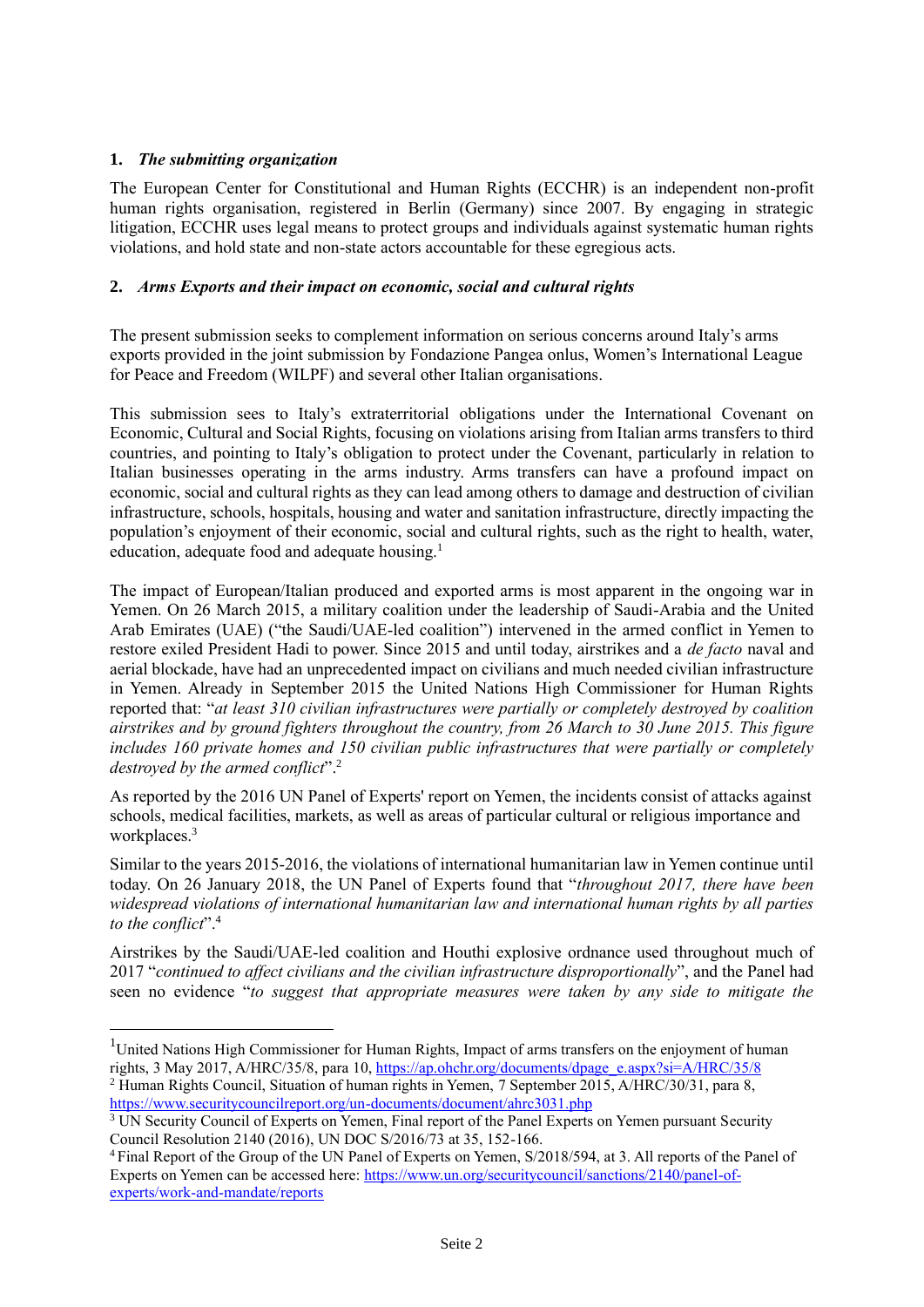*devastating impact of these attacks on the civilian population*".<sup>5</sup> The Panel also noted that "*after 33 months of air strikes, the number of credible targets remaining is considered to be very low*".<sup>6</sup>

It is reported that as of June 2018, Saudi/UAE-led coalition airstrikes have been responsible for at least 4,300 deaths. On 12 June 2018, MSF reported that a Coalition airstrike hit an MSF cholera treatment centre the previous day, despite the fact that coordinates of the centre had been provided to the Saudi/UAE-led Coalition. MSF maintained "*that the bombing is an unacceptable attack on a medical facility"* and *"strongly condemn*[ed] *this attack, which is part of a worrying pattern of strikes on essential medical services that leave an already very fragile population with even less access to essential, lifesaving medical care and services*." <sup>7</sup>

Particularly in relation to arms exports to members of the Saudi/UAE-led coalition the European Parliament found in several resolutions<sup>8</sup> arms exports to Saudi/UAE-led coalition members to be in violation of the Common Position 2008/944/CFSP on arms export control, and consequently calling on then High Representative/Vice-President of the European Commission, Federica Mogherini, to launch an initiative to impose an arms embargo against Saudi Arabia given the serious allegations of breaches of international humanitarian law by Saudi Arabia in Yemen.

In addition, the Group of Eminent International and Regional Experts concluded in its 2019 report that individuals in the government of Yemen and the coalition, including Saudi Arabia and the UAE, may have committed acts that amount to war crimes, including "airstrikes in violation of the principles of distinction, proportionality and precaution, and may have used starvation as a method of warfare". The Group of Eminent International and Regional Experts, further recommended "*Considering the prevailing risk that arms provided to parties to the conflict in Yemen may be used to commit or facilitate serious violations of international humanitarian law and international human rights law*", that "*States should prohibit the authorization of transfers of, and refrain from providing, arms that could be used in the conflict to such parties*", also referring in paragraph 919 and footnote 1465 to the court proceedings among others in Italy.<sup>9</sup>

And, in June 2019, the Italian Parliament approved a motion<sup>10</sup> that committed the government to adopt the necessary acts to 'suspend' the export of aircraft bombs, missiles and their components to Saudi Arabia and the UAE that may be used against civilians in Yemen. While the government publicly announced (and later confirmations came from the industry) that the suspension asked by the Parliament was put in place in July 2019 for a period of 18 months, it has not disclosed the practical and formal measures taken to implement the motion.

#### **3.** *CESCR's past recommendations on arms exports*

In 2018, in a joint submission with WILPF to the CESCR Committee for its review of Germany, <sup>11</sup> ECCHR highlighted the extraterritorial impacts of arms transfers to the Saudi/UAE-led coalition and

[0383\\_EN.htmlhttp://www.europarl.europa.eu/doceo/document/TA-8-2018-0383\\_EN.html%20%20](https://www.europarl.europa.eu/doceo/document/TA-8-2018-0383_EN.htmlhttp:/www.europarl.europa.eu/doceo/document/TA-8-2018-0383_EN.html)

<sup>10</sup> Motion 1/00204, 24 June 2019[,20https:/aic.camera.it/aic/](https://aic.camera.it/aic/)

<sup>5</sup> *Ibid*, at p. 3.

<sup>6</sup> *Ibid*, at 10.

<sup>7</sup> MSF, "Yemen: Airstrike hits MSF cholera treatment center in Abs", 12 June 2018,

[https://www.doctorswithoutborders.org/what-we-do/news-stories/story/yemen-airstrike-hits-msf-cholera](https://www.doctorswithoutborders.org/what-we-do/news-stories/story/yemen-airstrike-hits-msf-cholera-treatment-center-abs#_blank)[treatment-center-abs](https://www.doctorswithoutborders.org/what-we-do/news-stories/story/yemen-airstrike-hits-msf-cholera-treatment-center-abs#_blank)

<sup>8</sup> European Parliament resolution of 25 February 2016 on the humanitarian situation in Yemen

<sup>(2016/2515(</sup>RSP)), 25 February 2016, a[t http://www.europarl.europa.eu/doceo/document/TA-8-2016-0066,](http://www.europarl.europa.eu/doceo/document/TA-8-2016-0066) European Parliament resolution of 4 October 2018 on the situation in Yemen (2018/2853(RSP)) [https://www.europarl.europa.eu/doceo/document/TA-8-2018-](https://www.europarl.europa.eu/doceo/document/TA-8-2018-0383_EN.htmlhttp:/www.europarl.europa.eu/doceo/document/TA-8-2018-0383_EN.html)

<sup>&</sup>lt;sup>9</sup> Report of the detailed findings of the Group of Eminent International and Regional Experts on Yemen 2019, A/HRC/42/CRP, [https://www.ohchr.org/EN/HRBodies/HRC/YemenGEE/Pages/Index.aspx,](https://www.ohchr.org/EN/HRBodies/HRC/YemenGEE/Pages/Index.aspx) para 919 and 933.

<sup>&</sup>lt;sup>11</sup> "The impact of Germany's arms transfers on economic, social and cultural rights Extraterritorial Obligations under the International Covenant on Economic, Social and Cultural Rights", Joint Submission WILPF and ECCHR to the 64th session of the Committee on Economic, Social and Cultural Rights (24 Sept - 12 Oct 2018)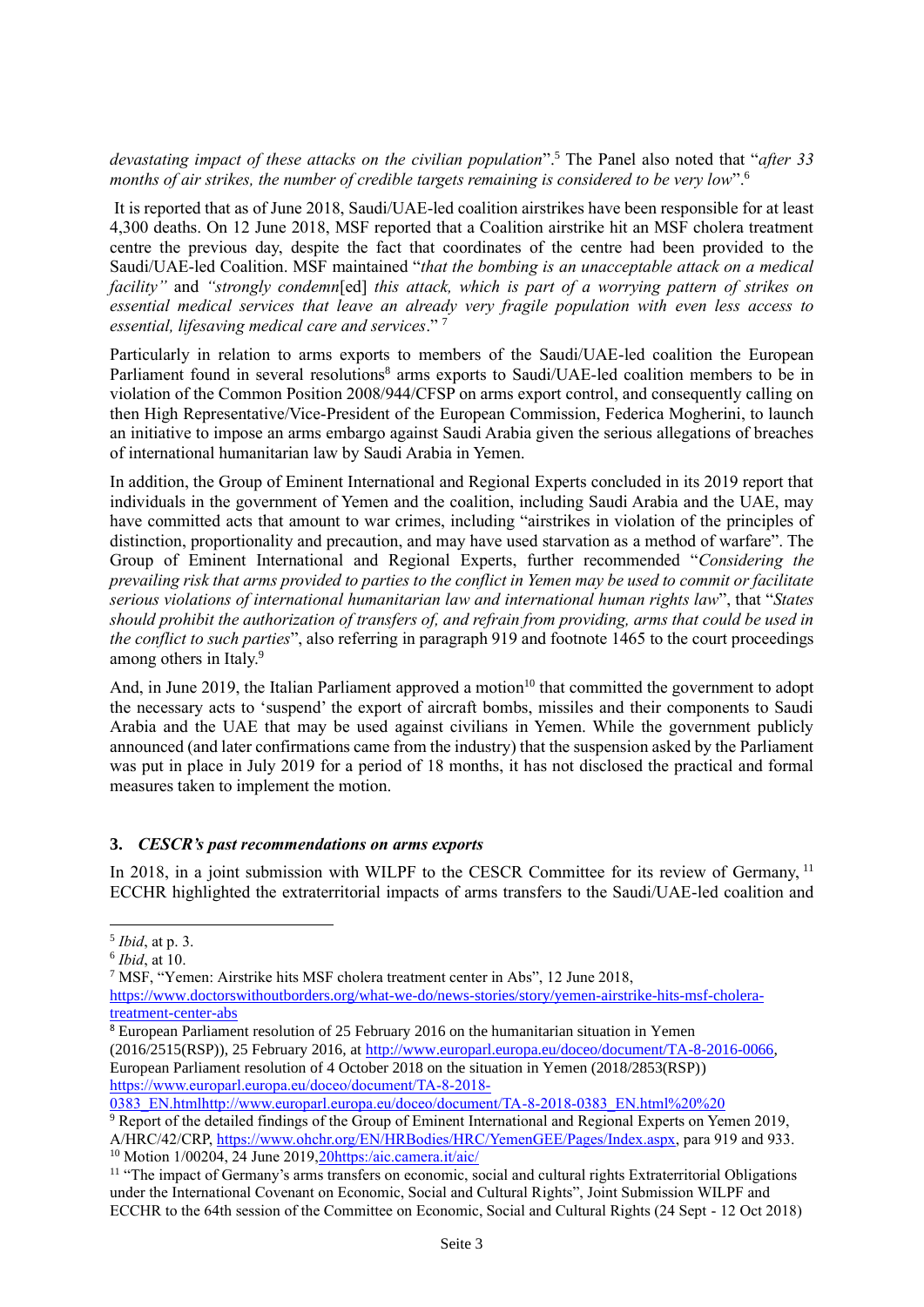the link with State Parties' obligations under the International Covenant on Economic, Cultural and Social Rights. The submission recalled that CESCR recommended to United Kingdom that "*it conduct thorough risk assessments prior to granting licenses for arms exports and refuse or suspend such licenses when there is a risk that arms could be used to violate human rights, including economic, social and cultural rights*".<sup>12</sup> It is worth recalling that in 2017, the CEDAW Committee expressed concerns about Italy's arms exports, including to conflict zones, and the absence of a specific mechanism for gender-based violence risk assessments and made specific recommendations in this regard.<sup>13</sup>

According to CESCR's General comment 24 on States' obligations with regard to business activities, States also are required to take the steps necessary to prevent human rights violations abroad by corporations domiciled in their territory or jurisdiction".<sup>14</sup>

Finally, several UPR recommendations to Italy aim at ensuring Italy's arms transfers' respect of human rights.<sup>15</sup>

### **4.** *Italy's Arms Exports and their impact on economic, social and cultural rights in Yemen*

Despite the continuous and documented violations of human rights and international humanitarian law by the Saudi/UAE-led coalition's airstrikes on civilians and civilian infrastructures in Yemen, the Saudi/UAE-led coalition members are among the top recipients of global arms exports.<sup>16</sup>

Over the course of the past five years, Italy, Germany, the UK, Spain and France were amongst the top five European states exporting these arms, as well enterprises such as RWM Italia S.p.A.

In addition to contributing to clear violations of international human rights law and international humanitarian law, these arms exports are contrary to the ATT, the EU Common Position and domestic laws - in the case of Italy - law 185/1990.

#### *It is estimated that between 2015 and 2018, Italy's Authority for the Export of Armament (UAMA) has licensed for more than 700 million euros worth of arms exports to Saudi Arabia. Furthermore,* Italian manufactured bombs have been exported to the UAE.<sup>17</sup>

A large part of the arms exports from Italy to Saudi Arabia are bombs manufactured by RWM Italia S.p.A., a subsidiary of the German Rheinmetall AG. RWM Italia S.p.A.'s production plant in Domusnovas/Sardegna, among others, produces bombs of the MK80 type-family, which are common

(4) of the Arms Trade Treaty and with Council Common Position 2008/944/CFSP of the Council of the European Union defining common rules governing control of exports of military technology and equipment. It also recommends that the State party integrate a gender dimension into its strategic dialogues with countries purchasing Italian arms and that, before export licences are granted, comprehensive and transparent assessments be conducted of the impact that the misuse of small arms and light weapons has on women, including those living in conflict zones". CEDAW/C/ITA/CO/7; see also: [https://wilpf.org/cedaw-committee-recommends-more](https://wilpf.org/cedaw-committee-recommends-more-stringent-regulation-of-italys-arms-exports/)[stringent-regulation-of-italys-arms-exports/,](https://wilpf.org/cedaw-committee-recommends-more-stringent-regulation-of-italys-arms-exports/) and Joint submission for the UPR of Italy by WILPF *et al,*  [https://www.wilpf.org/wp-content/uploads/2019/10/UPR-of-Italy\\_Joint-submission\\_March-19df.pdf](https://www.wilpf.org/wp-content/uploads/2019/10/UPR-of-Italy_Joint-submission_March-19df.pdf)

<sup>14</sup> General comment No. 24 (2017) on State obligations under the International Covenant on Economic, Social and Cultural Rights in the context of business activities, 10 August 2017, E/C.12/GC/24, para. 26

<sup>15</sup> Universal periodic review, Human Rights Council, A/HRC/43/4, Recommendation 148.15 Ensure that all arms transfers and exports comply with Italy's obligations under the Arms Trade Treaty (Iceland); 148.232 Take more measures to prevent arms transfers that may facilitate human rights violations, including gender-based violence, and that negatively impact women (Namibia); 148.7 Sign and ratify the Treaty on the Prohibition of Nuclear Weapons, and integrate a human rights impact assessment into its arms export control mechanisms (Ecuador); <sup>16</sup> As reported by SIPRI, Trends in international Arms Transfers, p.6: Saudi-Arabia is a lead recipient with a share of 12 per cent, Egypt with a share of 5,1 per cent, and the the United Arab Emirates (UAE) with a share of 3,7 per cent.

<sup>&</sup>lt;sup>12</sup> Committee on Economic, Social and Cultural Rights, Concluding observations on the sixth periodic report of the United Kingdom of Great Britain and Northern Ireland, 14 July 2016, E/C.12/GBR/CO/6, para. 12(c ) <sup>13</sup> 25 "The Committee recommends that legislation regulating arms export control be harmonized with article 7

 $17$  Figures based on the Italian government annual reports. For Reports from 2015 to 2017 see https://www.sipri.org/databases/national-reports/Italy. Report 2018, https://www.camera.it/leg18/494?idLegislatura=18&categoria=067&tipologiaDoc=elenco\_categoria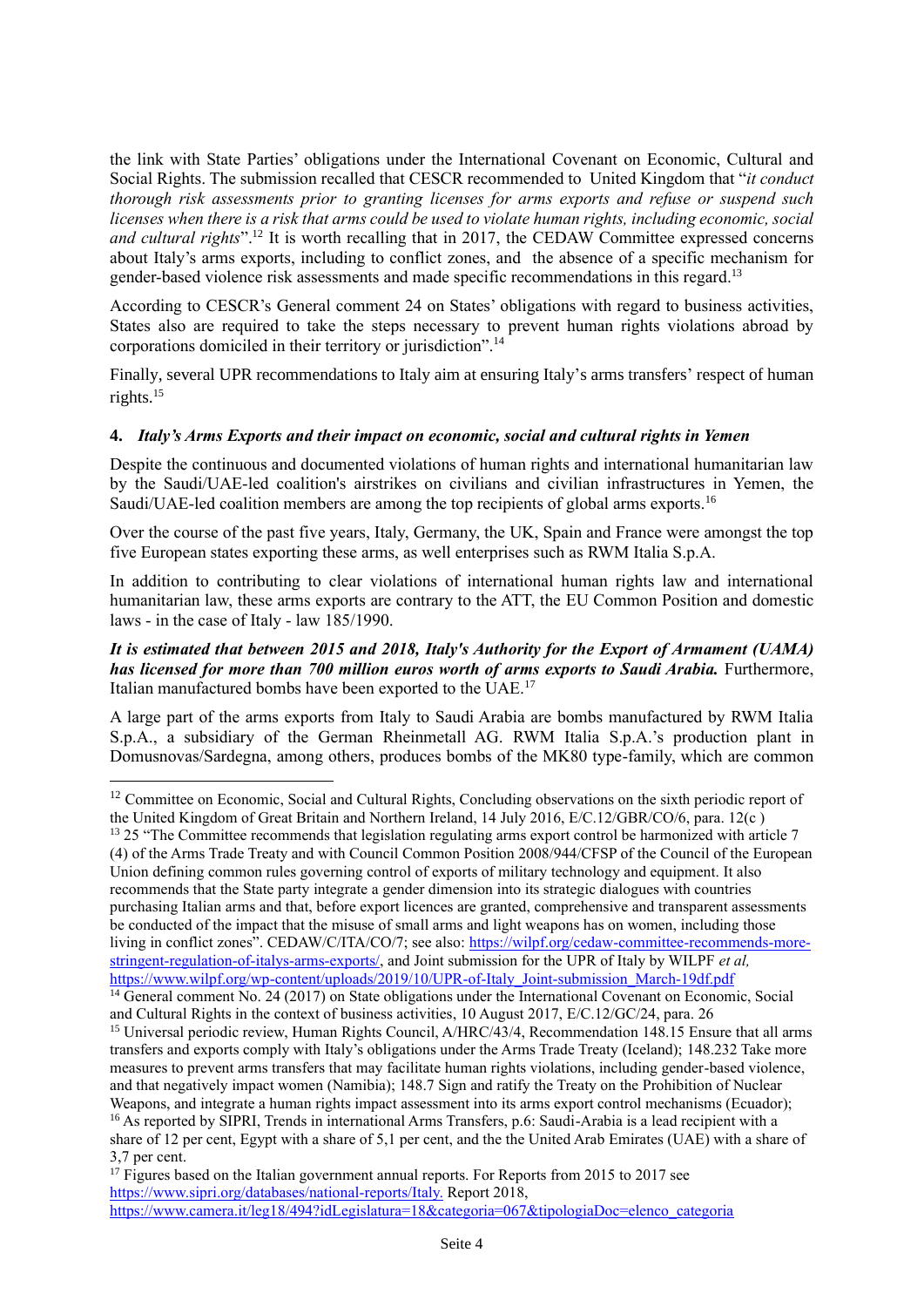bombs dropped by warplanes of Western origin.<sup>18</sup> Warplanes of European and US origin comprise the Royal Saudi bomber fleet, as well as that of many other coalition air forces. Numerous loads of bombs, among others of the types MK82, MK83 and MK84, readymade or as parts for guided bombs, left Italy to Saudi Arabia since the outbreak of the conflict. <sup>19</sup>

As of May 2015, remnants of bombs made in Italy were found in the rubble left by coalition airstrikes on various occasions in Yemen.<sup>20</sup> Regardless of the evidence that Italian weapons are used for Saudi/UAE-led coalition airstrikes in Yemen – which have been documented to often violate international human rights law and international humanitarian law, Italy and RWM Italia S.p.A. continued to license and export to the Saudi/UAE-led coalition members.

## **5.** *Update 2019 – Italian arms exports and criminal proceedings*

On 17 April 2018, ECCHR, Mwatana for Human Rights (Yemen based), and Rete Italiana per Il Disarmo (Italy based) in cooperation with Osservatorio Permanente sulle Armi Leggere e le Politiche di Sicurezza e Difesa (O.P.A.L.), filed a criminal complaint against managers of RWM Italia S.p.A. and senior UAMA officials to the public prosecutor in Rome.

The criminal complaint focuses on several licensed arms exports as of March 2015 by UAMA and RWM Italia S.p.A. to Saudi Arabia and the UAE. The complaint further focuses on an airstrike on 8 October 2016 – alleged to have been carried out by the Saudi/UAE-led coalition – that struck a civilian home in the village of Deir Al-Hajari, in the Al Hudaydah governorate, in northwest Yemen. The air strike killed a family of six, including a pregnant mother and her four children. There is no indication that the civilians who were killed were 'collateral damage,' as a guided bomb was used and a military checkpoint that was, according to witnesses, more than 300 meters away was not targeted and has not been targeted ever since.

At the site of the airstrike, bomb remnants and a suspension lug were found by Mwatana for Human Rights' field researcher, which indicate that the type of bomb used was a guided bomb of the MK80 family. Its serial marks clearly indicate that it was manufactured by RWM Italia S.p.A.

After the criminal complaint was submitted, investigations were carried out. However, In October 2019 the Italian prosecutor in Rome requested a dismissal of the investigation. ECCHR, Mwatana for Human Rights and Rete Disarmo have objected and a court hearing is expected for the second half of 2020 in which the court will decided whether or not the prosecutor has to continue the investigations, should indite, or dismiss the investigation.

Against this background of ongoing European arms exports to members of the Saudi/UAE-led coalition, a coalition of several NGOs, among others Mwatana for Human Rights and ECCHR have submitted a communication to the Office of the Prosecutor of the International Criminal Court.<sup>21</sup> The 350-page

<sup>&</sup>lt;sup>18</sup> International Institute for Strategic Studies (IISS), The Military Balance 2019, at 366 and 374, <https://www.iiss.org/publications/the-military-balance/the-military-balance-2019>

<sup>19</sup> "*Who is arming the Yemen war? (And is anyone planning to stop?)* " 28 February 2018,

<https://sites.tufts.edu/reinventingpeace/2018/> and a follow-up to this article by the same author on 19 March 2019, [https://sites.tufts.edu/reinventingpeace/2019/03/1,](https://sites.tufts.edu/reinventingpeace/2019/03/1) see also Giorgio Beretta, 'Yemen e armi ai sauditi: coerenza nordica, ipocrisia italica e i suoi giannizzeri', *Unimondo.org*, 10 January 2018, [https://www.unimondo.org/Notizie/Yemen-e-armi-ai-sauditi-coerenza-nordica-ipocrisia-italica-e-i-suoi](https://www.unimondo.org/Notizie/Yemen-e-armi-ai-sauditi-coerenza-nordica-ipocrisia-italica-e-i-suoi-giannizzeri-170922)[giannizzeri-170922](https://www.unimondo.org/Notizie/Yemen-e-armi-ai-sauditi-coerenza-nordica-ipocrisia-italica-e-i-suoi-giannizzeri-170922)

 $20$  Report of the detailed findings of the Group of Eminent International and Regional Experts on Yemen 2017, Report, S/2017/81, at 171, see also ECCHR's case report « European Responsibility for War Crimes in Yemen – Complicity of

Italian Subsidiary of German Arms Manufacturer and of Italian Arms

Export Authority », last updated April 2018, available at: [https://www.ecchr.eu/fileadmin/Fallbeschreibungen/](https://www.ecchr.eu/fileadmin/Fallbeschreibungen/CaseReport_ECCHR_Mwatana_Amnesty_CAAT_Delas_Rete.pdf) <sup>21</sup> Case Report by NGO coalition: "Made in Europe, bombed in Yemen: How the ICC could tackle the responsibility of arms exporters and government officials",